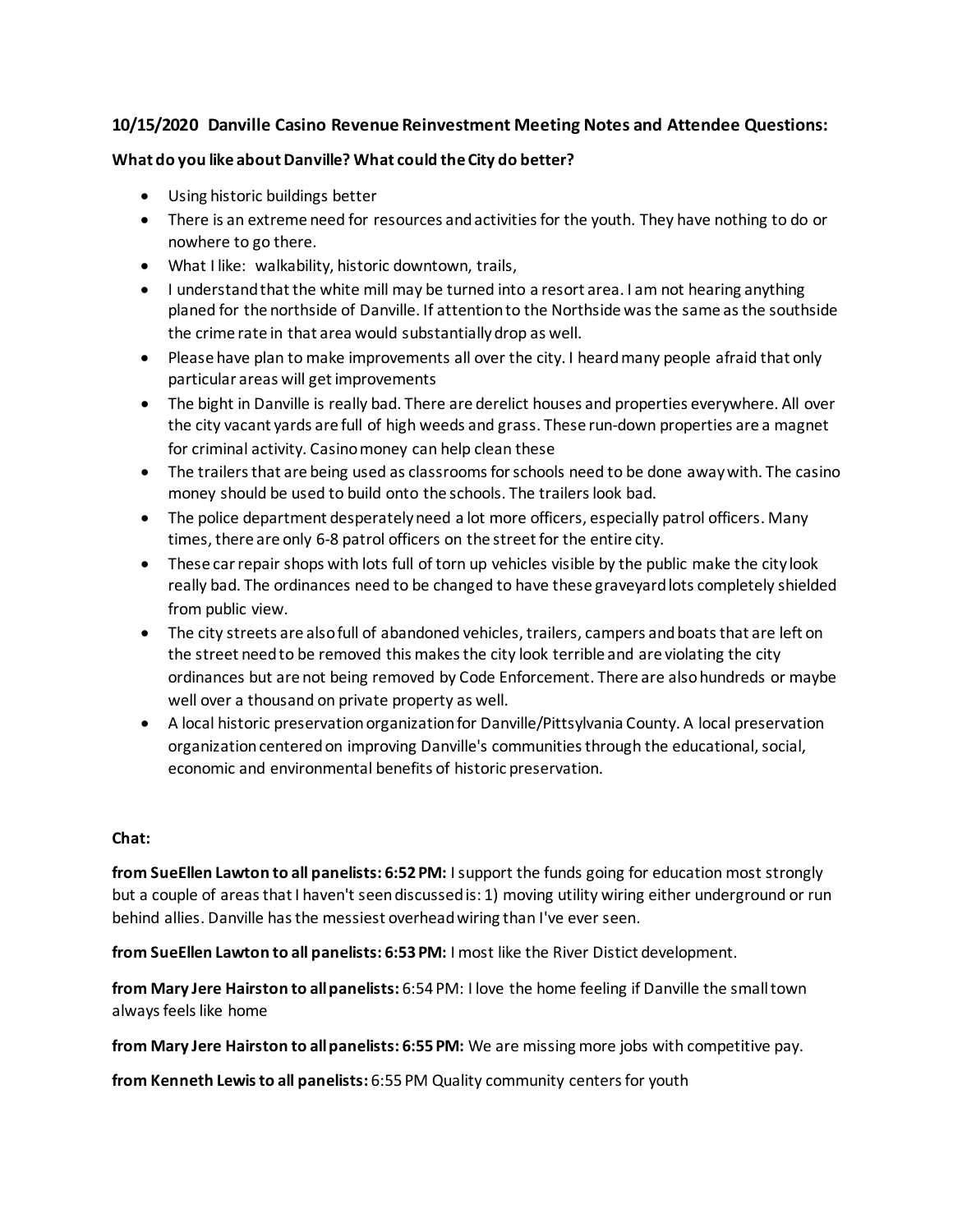**from SueEllen Lawton to all panelists: 6:55 PM:** Another item is hiring a City Arborist. might seem trite, but it makes an ENORMOUS difference in lowering overall utilities and each mature tree adds \$20K of property value to a home.

**from Danielle Scott to all panelists: 6:56 PM:** Questions from my private chat: Is there an interest to partner with the school division? Specifically, Schoolfield Elementary?

**from Danielle Scott to all panelists: 6:56 PM:** Will the downtown get revamped?

**from Tom Dalton to all panelists: 6:56 PM:** Improve the conditions of our schools.

**from Danielle Scott to all panelists: 6:57 PM:** Will the casino money be used to improve the look of Danville and make it more attractive? The river walk is nice, but it has no cafes and such.

**from SueEllen Lawton to all panelists: 6:59 PM:** Would also love to see more Arts & Culture development.

**from Tom Dalton to all panelists: 6:59 PM:** Free city-wide high speed Wi-Fi network so our students will be better able to learn access the internet and participate in virtual learning.

**from Danielle Scott to all panelists: 7:01 PM:** We have another question from Gus who I will acknowledge then keep moving: Maybe I missed it but since pari-mutuel passed in 2019 has Rosie's confirmed if they're coming if the referendum fails?

• Rosie's is unlikely to come to Danville if the referendum passes, because they would have to compete against a much larger casino.

#### **Tourism Question and Open Discussion:**

## **Ken:Does it make sense for us to invest in new tourism assets to give people more reasons to come to Danville?**

**Q&A:** Absolutely! Especially to draw the younger urban community.

**from Jonathan Hackworth to all panelists: 7:42 PM:** I'd suggest maybe considering including a family water park as part of hotel development on the site. Closest water park is GreensboroNC but having an interior style water park like at Great Wolf would pull ppl year-round.

Eric Tickle - facebook: Yes. See "Scott's Addition" in Richmond. (Note on "Scott's Addition" from me - it is a fast-growing area in Richmond, home to 13 cideries/breweries, etc)

**Q&A:**Danville needs to get better shopping. Outlet possibly. Please consider some form of shopping. All family member want be visiting the casino.

• The City has had studies done; population size was a barrier to potential retail. More traffic will attract more companies to the region.

**Q&A:**Great Wolf Lodge draws tourism all year around. By 2023 we should be in a climate we're this would be a great attraction. If not Great Wolf something similar

**from Jonathan Hackworth to all panelists: 7:44 PM:** Maybe consider speaking with Caesars to include a water feature around the smokestacks like what is at The Island in Pigeon Forge. It's set to music.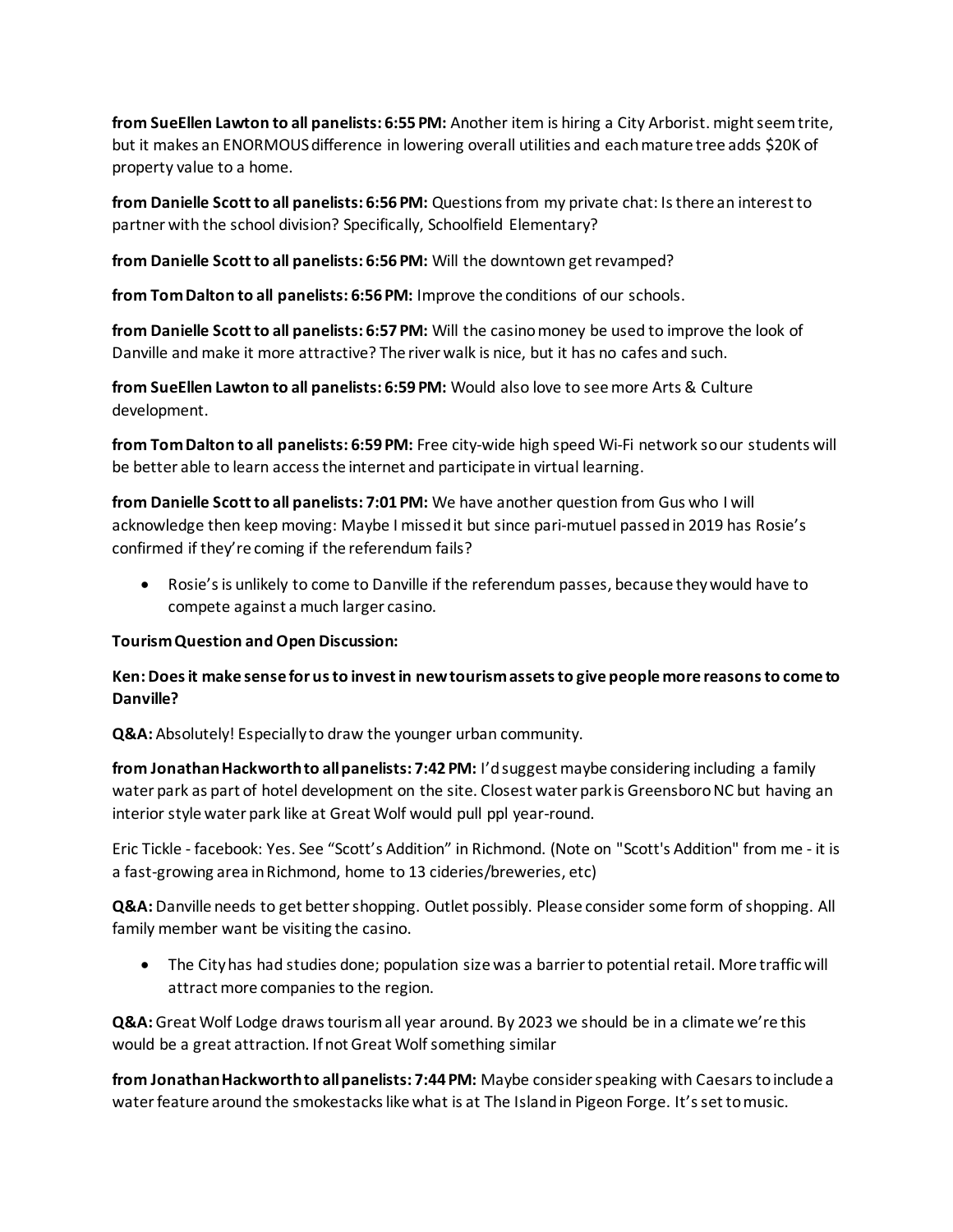### **Could Amtrak extend its track to drop people off right in front of the casino?**

• That could be possible but is a question for Amtrak, there could also be shuttles from the train station to the casino.

#### **Is the city creating a new zoning category for this casino?**

• The planning director is going to handle that. Renderings show that the hotel is the tallest structure, casino is one floor, entertainment venue is a few floors. Issues of easements and other zoning concerns will be handled by planning director.

## **Do we expect the entertainment center to be a drawin addition to the casino? (2500 seat entertainment venue)**

• Having a venue is a big part of the reason the City selected Caesars, they are a top entertainment booker which is a great asset. Many entertainers wouldn't come to Danville without a venue like the one planned.

## **Are we projecting the airport will get significant busy? I would like to know what the money set aside for the airport would be used to do at the airport.**

• There is the possibility of airport investments with funding matches to stretch the City's investment. The regional airport is not going to become

## **Will the community college have classes for hospitality for local residence that will not be able to attend Averett?**

• The City understands that Averett is a private college and that its hospitalist program may be outside the budgets of many residents. The community college should have hospitality training programming as well.

#### **Would Rosie's be located at the White Mill?**

• Rosie's may not open in Danville if the referendum passes, but if they were to open it is unlikely they would move into the While Mill site.

#### **Danville Town Hall: Facebook Live Commentary**

#### **Introduction and Welcome Message:**

River City TV: Good evening everyone.

River City TV: The presentation will begin shortly

River City TV: Please take the time to complete the following survey

[https://www.surveymonkey.com/r/investing\\_in\\_Danville](https://www.surveymonkey.com/r/investing_in_Danville?fbclid=IwAR2mlSAMrryvJG0rGOw6Xp1ZuMpyIadE8URzjeCHIYS_-Eh_aXDmH6lDClY)

Gordon Bartholomew: Good evening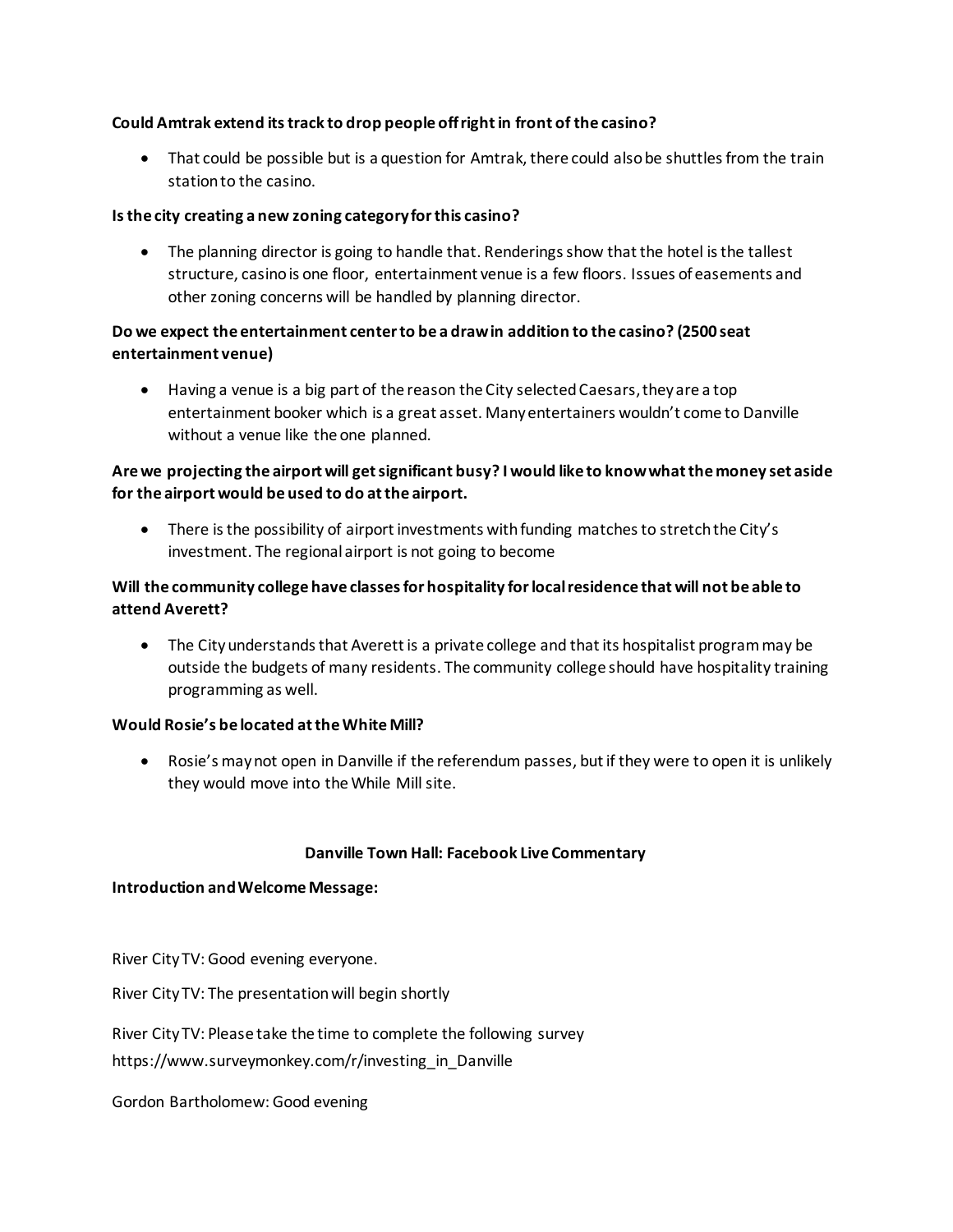Cary Wright: Let's make a greenway for bikes and pedestrians!!

Mary Gaines: Good evening

#### **Investing in Danville: Overview and Guiding Principles**

Mary Barnes: Curbs for the Almagro community and a new drainage system for the Five Forks area.

Mary Gaines: Offsetting high utility bills!

River City TV: Comments that are given on our Facebook page tonight will be given to the group.

Michael Newman: Day reporting center — cut incarceration for lower nonviolent convictions / daily reporting combined with drug screening / drug counseling/ job training / job placement / life skill training —

Deborah Miller-McKague: Put wall up on both sides of railroad tracks from NC to Schoolfield site

River City TV: Again, if you are not part of the WebEx forum feel free to submit ideas and suggestions on this feed. The group is monitoring it.

Michelle Peckinpaugh: [https://www.sunherald.com/news/business/casino-](https://www.sunherald.com/news/business/casino-gambling/article246472335.html?fbclid=IwAR0zgRnLpHVEkVs_izX_HK4EMlq4d4JLNGZ1rC_-xzw-Tkw00Gcfq-DiBxQ)

[gambling/article246472335.html?fbclid=IwAR0zgRnLpHVEkVs\\_izX\\_HK4EMlq4d4JLNGZ1rC\\_-xzw-](https://www.sunherald.com/news/business/casino-gambling/article246472335.html?fbclid=IwAR0zgRnLpHVEkVs_izX_HK4EMlq4d4JLNGZ1rC_-xzw-Tkw00Gcfq-DiBxQ)[Tkw00Gcfq-DiBxQ](https://www.sunherald.com/news/business/casino-gambling/article246472335.html?fbclid=IwAR0zgRnLpHVEkVs_izX_HK4EMlq4d4JLNGZ1rC_-xzw-Tkw00Gcfq-DiBxQ)(Note: this timely article published yesterday ("**New details released on \$1.2B casino resort coming to Biloxi, including 2,500 jobs")** that this citizen posted references economic growth that will result from a new casino coming to Biloxi.

Craig Setliff: so I understand part of money will used to clean and put new people in charge our city such fire dept and police all forms of the city leadership

Craig Setliff: will we get more police man on the street?

Michelle Hall Peckinpaugh: I can't wait for this Casino to come. Excited for Danville...We don't even have a Caesars here...Thisis Big

#### **Discussion: What do you like most about Danville / what is missing in Danville?**

Valerie Warner: I am a native. I moved back 2 years ago after living in DC for 25 years. I love the small town feel and the people of Danville

Deborah Miller-McKague: Modernize all city public schools; provide students with laptops or IPad. Increase teachers pay and provide what teachers need to bring to classroom

Joyce Tate: Always about downtown

Joyce Tate: All new leadership

Mary Gaines: More quality AFFORDABLE housing!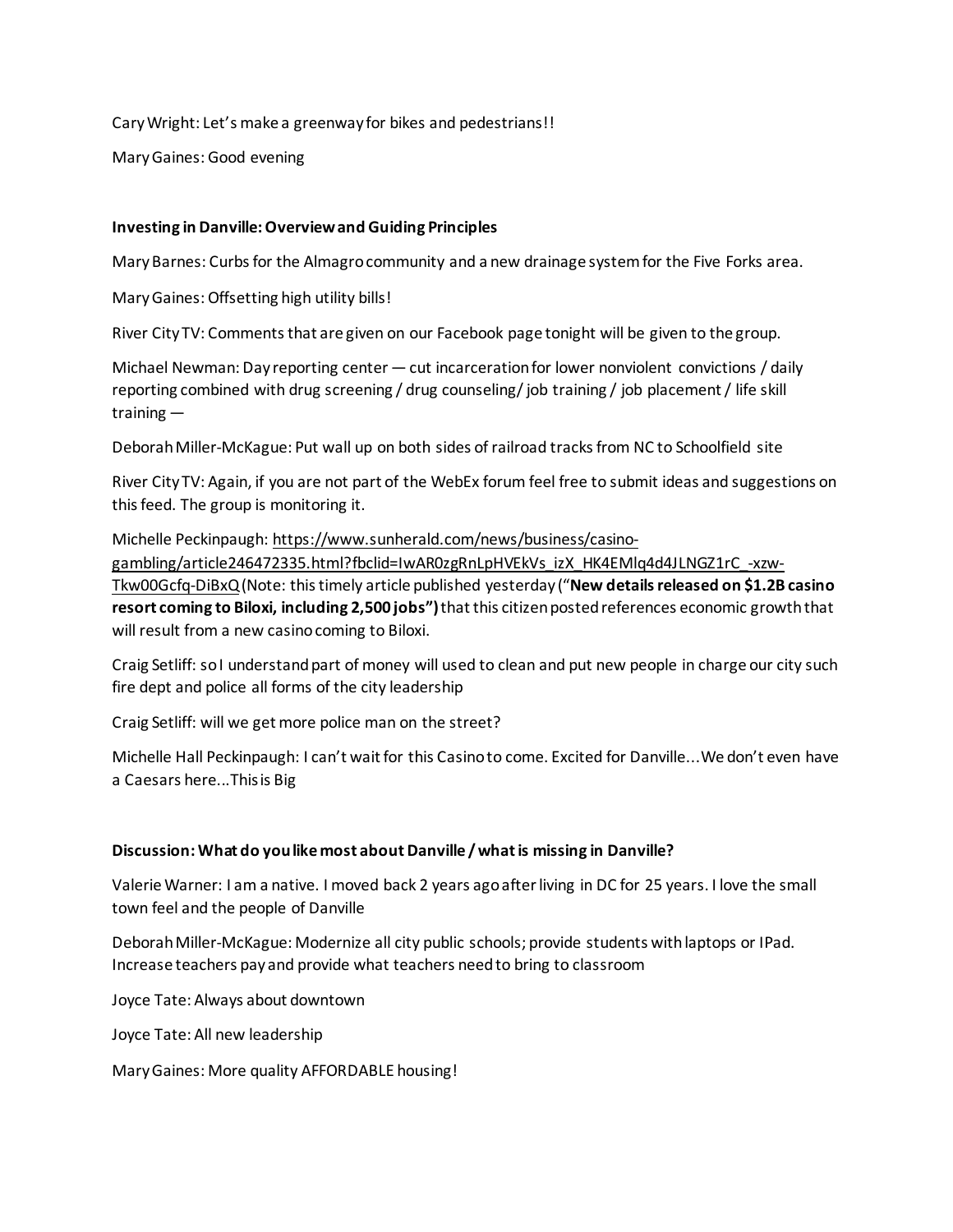Valerie Warner: Subsidize utilities because the high costs negatively affect most citizens of the citizen especially senior citizens

Eric Tickle (in response to Valerie Warner): I second this. Bring competition for utility options (I.e Dominion, solar, Etc.)

Valerie Warner (in response to Eric Tickle): Yes that's key to bringing the prices down

Valerie Warner: Job training so our youth can get jobs in the casino

Deborah Miller-McKague: Revitalize West Main Street from NC to Schoolfield site.

### **Potential Investments for Danville**

Mary Gaines: Salaries decent for here! (Note: in reference to conversation about jobs coming to Danville through casino.)

MJ LoveIsLove: Revitalize ALMAGRO at the very least put sidewalks in the community (Note: article on lack of sidewalks, etc. in Almagro

[https://godanriver.com/news/local/lacking-sidewalks-and-curbs-almagro-residents-want-upgrades-to](https://godanriver.com/news/local/lacking-sidewalks-and-curbs-almagro-residents-want-upgrades-to-neighborhood/article_b845afb5-f4a5-5d64-8572-306432b367ea.html)[neighborhood/article\\_b845afb5-f4a5-5d64-8572-306432b367ea.html\)](https://godanriver.com/news/local/lacking-sidewalks-and-curbs-almagro-residents-want-upgrades-to-neighborhood/article_b845afb5-f4a5-5d64-8572-306432b367ea.html)

John Hartness: It would be nice if they could use a percentage to help with the Southside neighborhood roads. I'm all for this casino and will be voting yes.

Mary Gaines: Well, you'd need to remove all of these Confederate flags! They're NOT inviting!

Bruce Hudson (in response to Mary Gaines): You understand they are on private property, don't you?

Eric Tickle: Dedication of funds towards the airport to expand the overall area and make it to where we have the ability to have commercial airlines to fly in and out here. Closest airports to us are GSO and RDU. This would be a great opportunity to grow the city if we have this ability.

# **Discussion: Do you feel that there is anything missing from the previously listed investment areas? What does Danville need to succeed?**

Mary Gaines: You speak about tourism and I mentioned that flag and it was ignored! However, it IS not inviting to people who appreciate better!

Mary Gaines (in response to Ken's discussion): My point exactly! I do understand!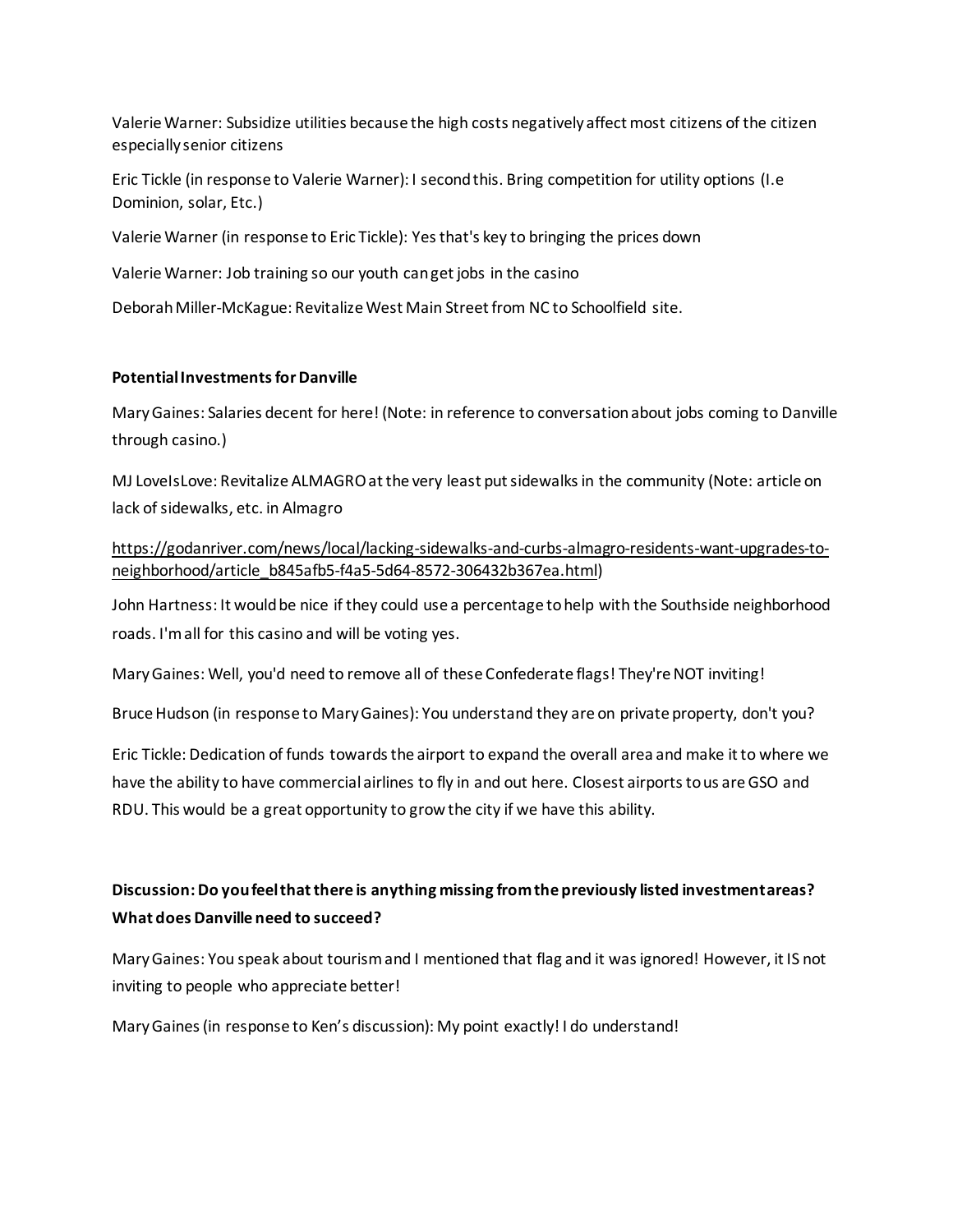Valerie Warner (in response to Mary Gaines *after* the Town Hall): I would be curious to find out how Caesar's casino feels about relocating people here, possibly people of diverse ethnicities, with a Confederate flag at every entrance to the city.

Bruce Hudson (in response to Valerie Warner *after* the Town Hall): What about the people who like seeing the Confederate flag? If you want to be inclusive, should their opinions be considered or just dismissed?

Valerie Warner (in response to Bruce Hudson *after* the Town Hall): This a symbol of a war that your side lost. I'm not going to have a debate with you about that because obviously you still hold to something that symbolizes hate and prejudice. Your flag doesn't bother me, I know what it is and what it stands for but let me be clear, this city will be judged and judged harshly by the presence of those flags and it could result in a loss of business and revenue.

# **Discussion: How do we make sure funds are spent equitably? Do you have any questions or concerns that have not been addressed in the presentation?**

Eric Tickle: Couple of things. First, can you confirm that no matter which way the vote goes... we will still be getting a large casino (I.e Rosie's instead of Caesars) Secondly, with the growth of the River District, how are we going to address issues with a growing need of parking? Parking decks? That'd be great!

Eric Tickle: Traffic survey may be needed at the intersection of Park Ave. and Westover Dr. or the intersection of Piedmont Pl. and Westover to possibly add traffic lights. Many accidents have occurred at these locations in the past.

Eric Tickle (in response to Ken's question about tourism): Yes. See "Scott's Addition" in Richmond. (Note: website for Scott's Addition, a fast-growing area of Richmond: [https://www.scottsaddition.com/about](https://www.scottsaddition.com/about-scotts-addition/)[scotts-addition/\)](https://www.scottsaddition.com/about-scotts-addition/)

Mary Gaines: Good idea for smoke stacks

#### **Final Thoughts or Comments:**

Michael Blair: Look we need a better Airport with commercial flights Michael Blair: Like united airlines or Delta Michael Blair: Instead of going to Greensboro NC Bruce Hudson (in response to Michael Blair): Unlikely any airline would come here.